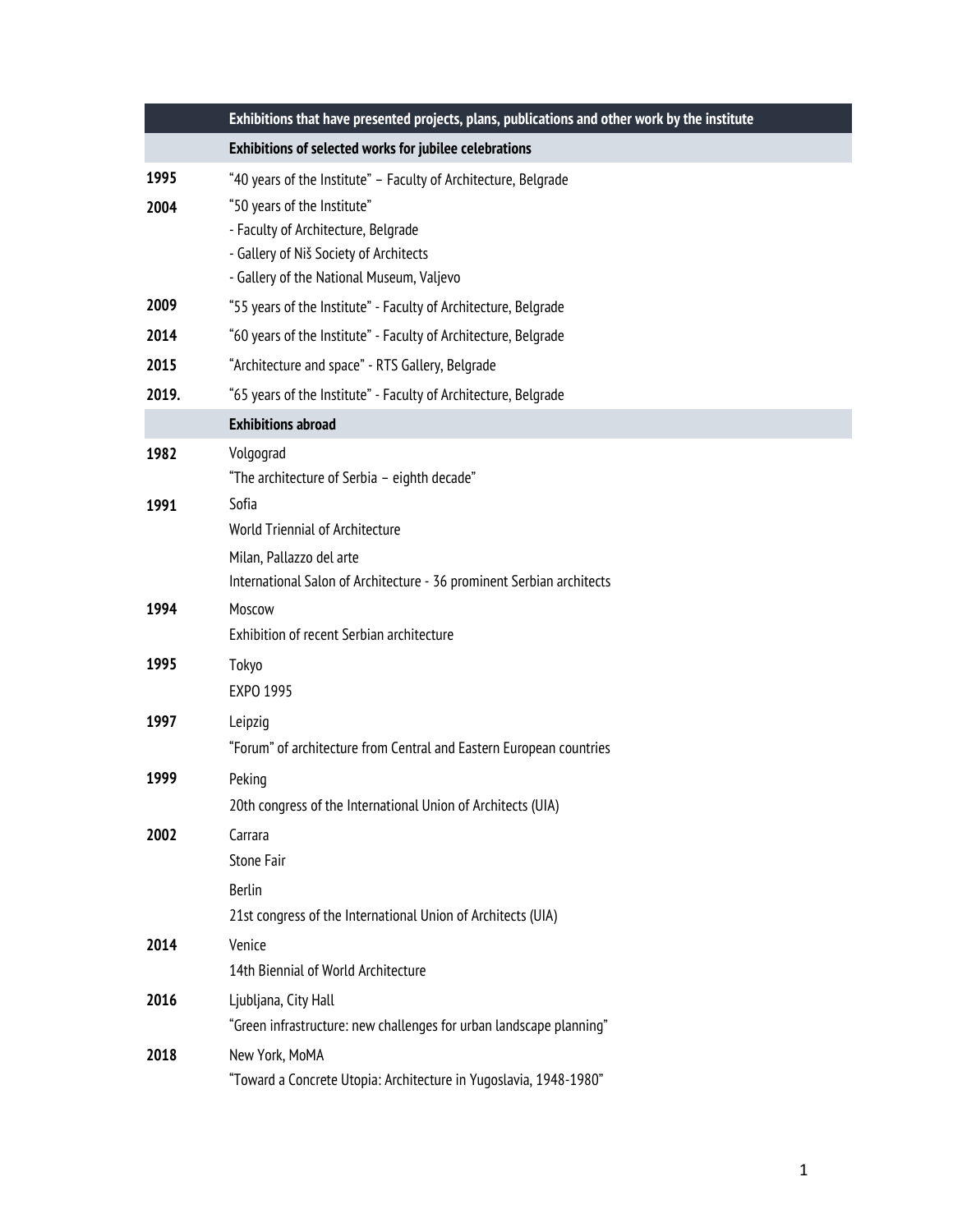|           | Presentations in the country                                                                                                                                                   |
|-----------|--------------------------------------------------------------------------------------------------------------------------------------------------------------------------------|
| 1975      | Belgrade<br><b>Yugoslav Construction Centre</b><br>"Apartment 1975"<br>Belgrade<br><b>SKC Gallery</b><br>"Residential architecture of Belgrade"                                |
| 1981-2014 | Belgrade<br>Museum of Applied Arts<br>Salon of Architecture 7-36                                                                                                               |
| 1983      | Belgrade<br>Museum of Applied Arts<br>"The Architecture of Serbia - eighth decade"<br>Belgrade<br>Museum of Applied Arts<br>"Group portrait - new Belgrade Architecture"       |
| 1985      | Belgrade, Singidunum Gallery,<br>Svetozarevo, Aranđelovac, Mladenovac<br>Group exhibition by ULUPUDS members                                                                   |
| 1988      | Zagreb<br>Zagreb Salon of Architecture<br>Belgrade<br>Hall 2 of Belgrade Fair<br>Second Belgrade Triennial of World Architecture                                               |
| 1990      | Sarajevo<br>Olympic Museum<br>Independent exhibition of works by Borislav Stojkov<br>Belgrade<br>Museum of Applied Arts<br>Independent exhibition of works by Borislav Stojkov |
| 1991      | Belgrade<br><b>ULUS Gallery</b><br>City Art - "Voždov Square" in Belgrade<br>Belgrade<br><b>Faculty of Architecture</b><br>Third Triennial of World Architecture               |
| 1991-2019 | Niš, Kragujevac, Šabac, Leskovac, Belgrade, Sremska Mitrovica, Ruma<br>Salon of Urbanism 7-28                                                                                  |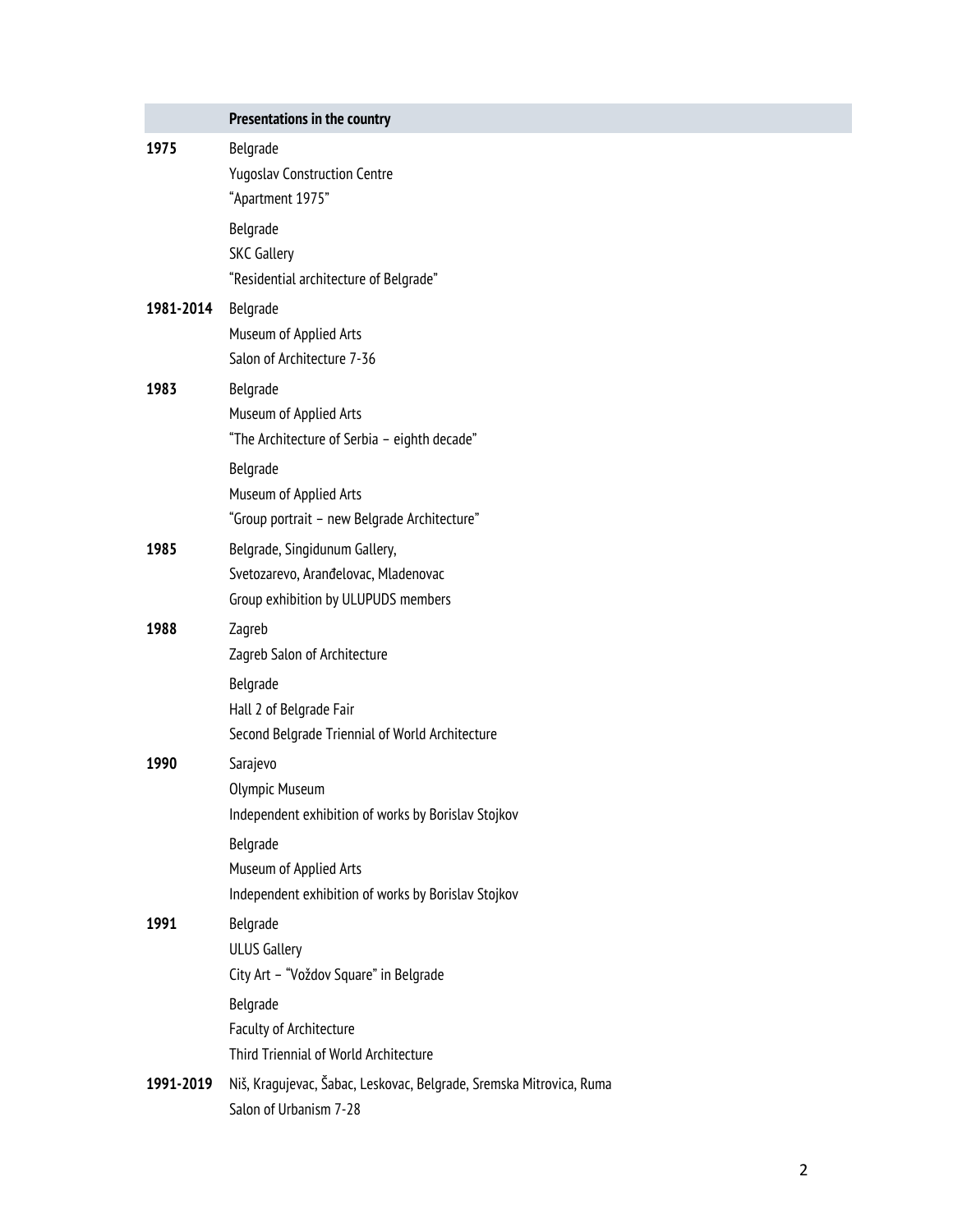| 1993 | Belgrade<br>Gallery of Borba newspaper<br>Borba award for architecture                                                                                        |
|------|---------------------------------------------------------------------------------------------------------------------------------------------------------------|
| 1994 | Belgrade<br>Serbian Association of Architects, Faculty of Architecture<br>Independent exhibition by M. and D. Marušić on the occasion of the Grand SAS Awards |
|      | Belgrade<br>Andrićev Venac Gallery<br>Exhibition "Continuity - Top works of Serbian architecture of the 20th century"                                         |
| 1995 | Novi Sad<br>Matica Srpska Gallery<br>Exhibition at the "Novi Sad days of Architecture"                                                                        |
|      | Belgrade,<br>Museum of Applied Arts<br>"Tradition and contemporary Serbian church architecture"                                                               |
| 1996 | Podgorica<br>CANU<br>"Eneko Centre" - Budva                                                                                                                   |
| 1997 | Belgrade<br>Cvijeta Zuzorić Pavilion<br>Fifth Belgrade Triennial of World Architecture - "Waking up the light"                                                |
| 1999 | Novi Sad<br><b>SPENS Gallery</b><br>Salon of Architecture - Days of Architecture '99<br>Belgrade<br>Gallery of Borba newspaper                                |
| 2000 | Borba award for architecture<br>Belgrade<br>Cvijeta Zuzorić Pavilion<br>Sixth Belgrade Triennial of World Architecture                                        |
| 2001 | Belgrade<br>Serbian Association of Architects<br>On the occasion of the Grand SAS Awards                                                                      |
| 2003 | Belgrade<br>25 May Museum<br><b>ULUPUDS May Salon</b>                                                                                                         |
|      |                                                                                                                                                               |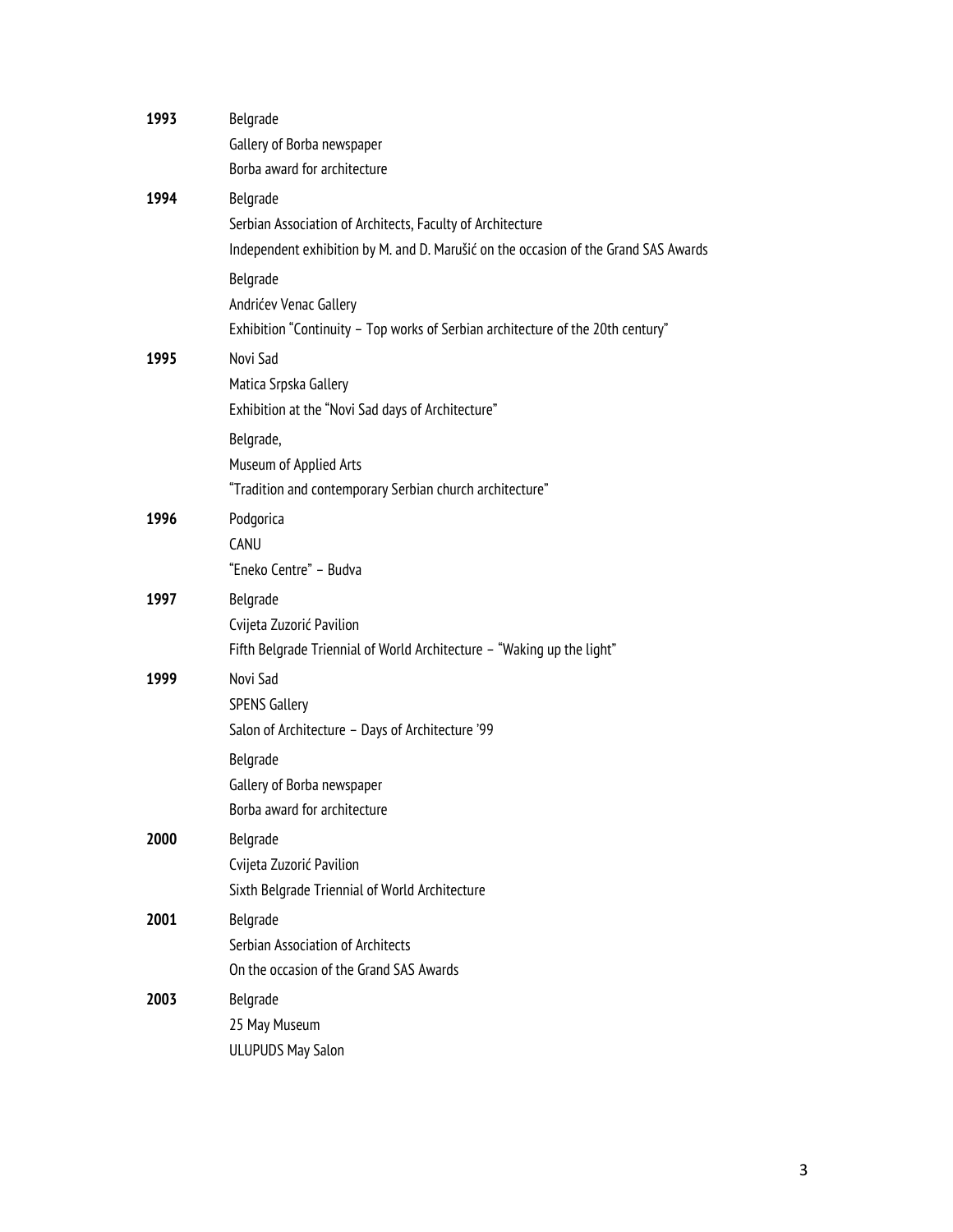| 2004      | Belgrade                                                                                                      |
|-----------|---------------------------------------------------------------------------------------------------------------|
|           | Singidunum Gallery                                                                                            |
|           | Architecture of Belgrade 2000-2004                                                                            |
|           | Podgorica                                                                                                     |
|           | Art Gallery                                                                                                   |
|           | Energy efficiency of buildings                                                                                |
| 2007      | Belgrade,                                                                                                     |
|           | Museum of Applied Arts                                                                                        |
|           | Parallels and contrasts - Serbian Architecture 1980-2005                                                      |
| 2008      | Belgrade                                                                                                      |
|           | Museum of Applied Arts                                                                                        |
|           | 10th May Exhibition ULUPUDS                                                                                   |
|           | Novi Sad                                                                                                      |
|           | <b>SPENS Hall</b>                                                                                             |
|           | <b>DANS Salon</b>                                                                                             |
| 2009-2016 | Belgrade                                                                                                      |
|           | <b>Cultural Centre</b>                                                                                        |
|           | IV-XI Belgrade International Week of Architecture - BINA                                                      |
| 2010      | Belgrade                                                                                                      |
|           | RK Gallery "Belgrade"                                                                                         |
|           | Portraits of Architects - Retrospective of Members of the Architectural Section of ULUPUDS 1953-2010          |
| 2013      | Kragujevac, Šumadija Fair                                                                                     |
|           | 4. STONE-EXPO                                                                                                 |
|           | Niš                                                                                                           |
|           | <b>DAN Gallery</b>                                                                                            |
|           | Independent exhibition of architecture - Milenija and Darko Marušić                                           |
| 2014      | Vranje                                                                                                        |
|           | Gallery of the National Museum                                                                                |
|           | Independent exhibition of architecture - Milenija and Darko Marušić                                           |
|           | Belgrade                                                                                                      |
|           | Ozon Gallery                                                                                                  |
|           | Independent exhibition of architecture - Milenija and Darko Marušić                                           |
|           | Zrenjanin                                                                                                     |
|           | <b>Contemporary Gallery</b>                                                                                   |
|           | Independent exhibition of architecture - Milenija and Darko Marušić                                           |
|           | Niš                                                                                                           |
|           | <b>DAN Gallery</b>                                                                                            |
|           | Guest exhibition of selected works from the 36th Salon of Architecture, at the 15th Days of Architecture, Niš |